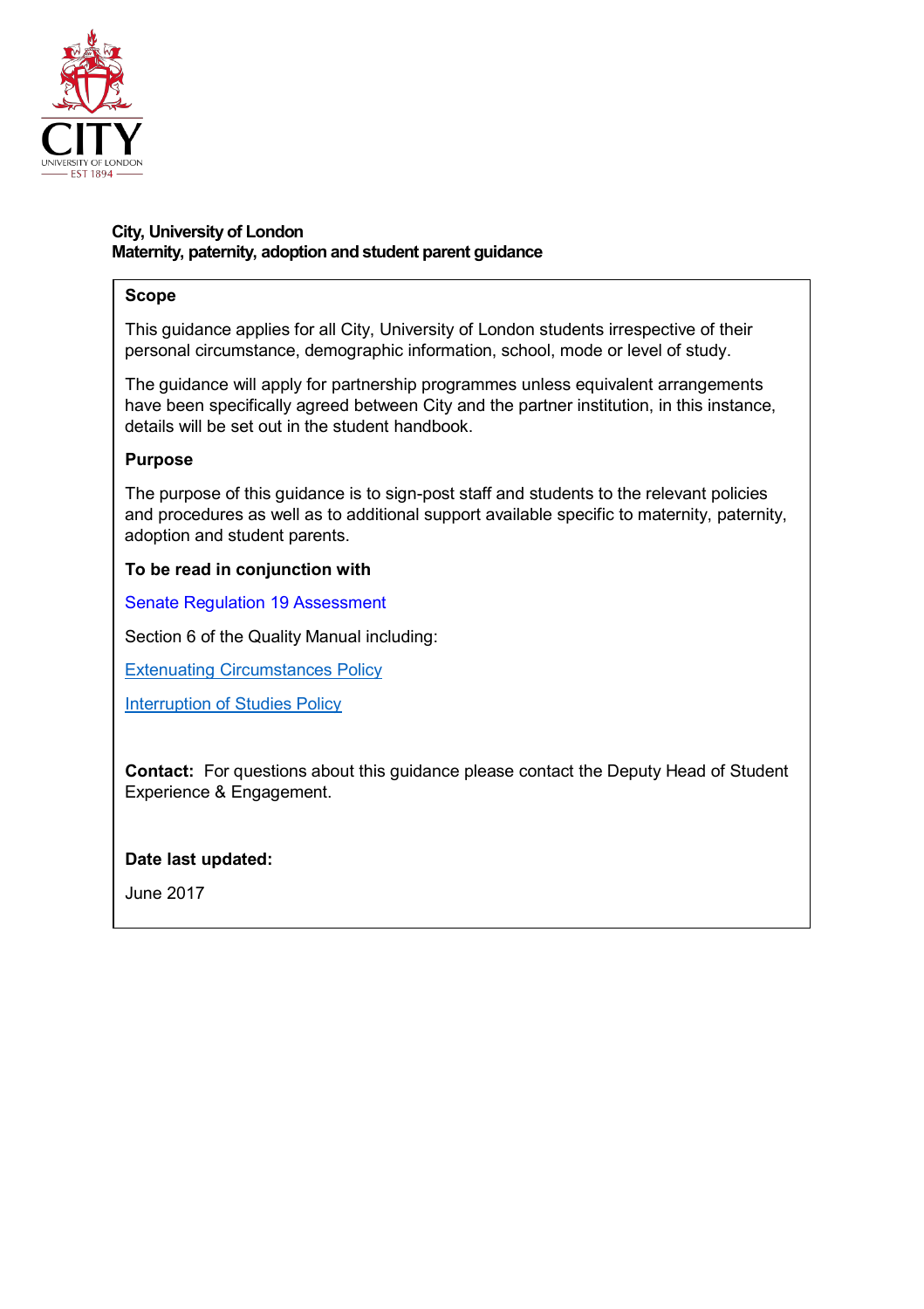## **1. Introduction**

City recognises that all journeys into parenthood are unique and may occur at any point during the student journey, as such the information and support required by students will also be unique. City strives to ensure that all students regardless of their background or situation, have access to support mechanisms and feel supported not only throughout their maternity, paternity, adoption or student parent experience but also throughout their student experience.

# **2. Legislation**

- The Equality Act 2010 (Appendix 1)
- Human Rights Act 1998 (Appendix 1)

# **3. Guidance and support for students through gestation**

3.1 Notifying the institution of Maternity

You have the right to notify the institution whenever you feel comfortable, however City requires that notification is made in writing at least 15 weeks before your baby is due. This is in line with government guidance, NHS guidance, and ECU guidance and will allow City sufficient time to liaise with you, to develop and review a student support plan, make any necessary arrangements and ensure the effective communication of relevant information.

If you are currently on a placement you should notify City at 12 weeks to ensure adequate time for plans/risk assessments to be executed and implemented.

City recognises that it is important for you to feel comfortable when disclosing and discussing your pregnancy and as such the individual that this information is initially disclosed to will differ on a student by student basis, is not exhaustive, and may include, lecturer, personal tutor or member of support staff.

When notifying the selected member of staff, you should ensure that you include the following information:

- the date on which you intend to start maternity-related absence
- the length of maternity-related absence that you intend to take and the date on which you intend to return

The Guidance for Staff section of this guidance highlights the appropriate measure and processes that staff should use in supporting students throughout this process.

3.2 Informing staff and fellow students about pregnancy

Information regarding your pregnancy will be treated sensitively and discreetly in line with your wishes. When and who informs staff and fellow students about the pregnancy will be agreed in writing with you. A form for completion is available in Appendix 2.

3.3 Students' decision

Members of staff contacted by you should not attempt to influence your decisions or assume that the pregnancy is unwanted or unplanned. While some students who become pregnant during their studies may choose not to proceed with their pregnancy, there are many others who do so.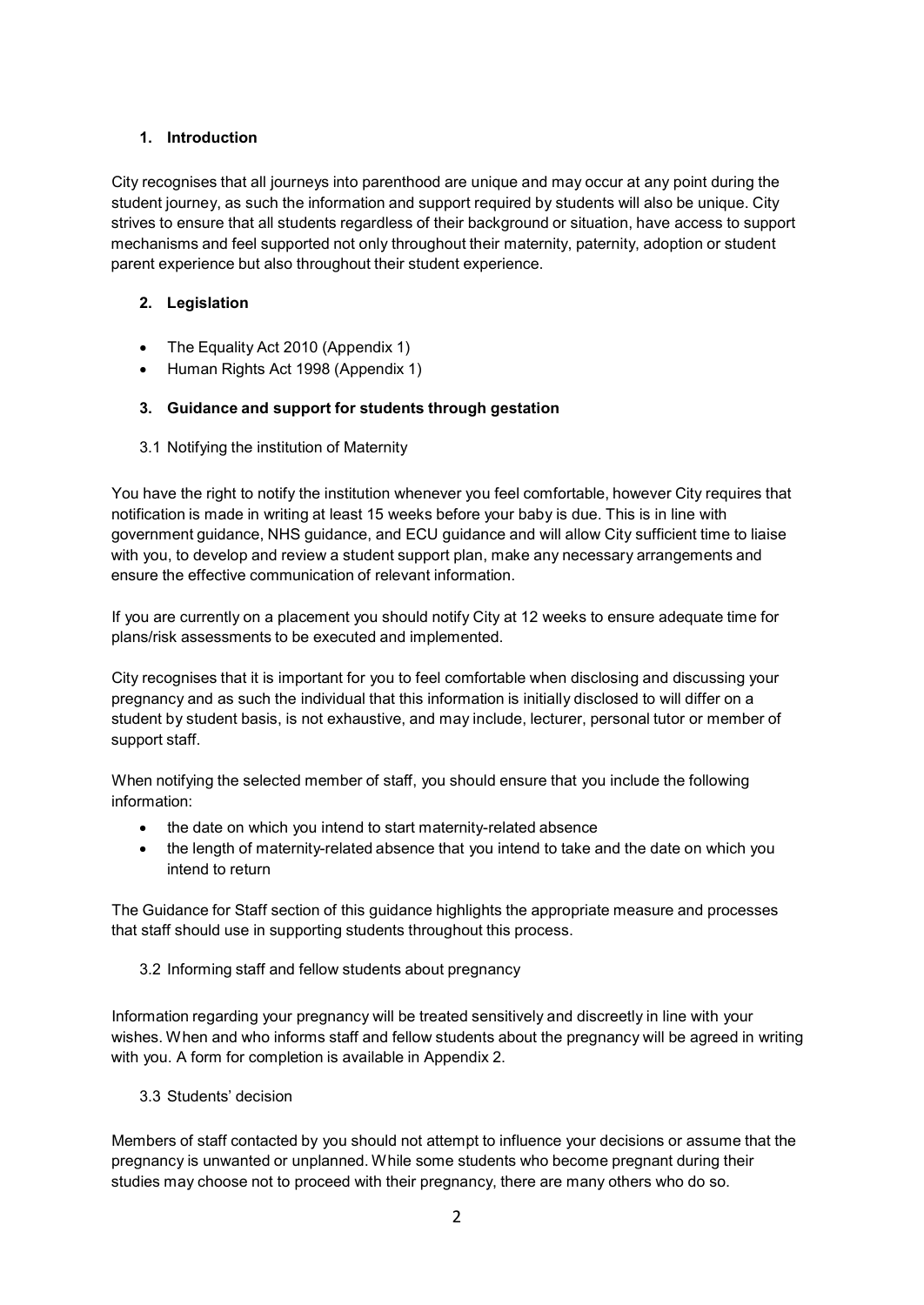Assumptions will not be made about whether you intend to proceed with your pregnancy on the basis of your age, disability, gender identity, race, religion or belief, socio-economic status, sexual orientation, or stage of study or research.

If your pregnancy is unplanned and you seek advice from a member of staff on whether or not you should continue with the pregnancy, members of staff who are not suitably qualified to counsel regarding pregnancy will refer you to a qualified professional, and will not attempt to offer any advice. Staff should refer you to the City Health Service, the Student Counselling and Mental Health Service, your GP, the Family Planning Association or any other applicable service.

If you are unsure about continuing with your pregnancy for reasons relating to your course or support in higher education or if you are considering leaving your course because of your pregnancy, or you plan to continue with your pregnancy, staff should also refer you to a member of staff within City who has knowledge of the support available to pregnant students and student parents in higher education. This may be a member of the Student Health Service, a member of the Student and Academic Services team, a member of staff within the Students' Union or any other relevant staff member. A staff member with knowledge of your course may also need to be involved in this meeting. The meeting should provide information on:

- financial implications and entitlements, including student loans, benefits and maternity pay (if any)
- Implications for course completion, including arrangements that could be made for assessments, catching up on missed seminars and lectures, course placements, time to attend healthcare appointments, maternity-related absence, etc.
- childcare facilities on campus or in the local community

### 3.4 Exams and assessments

If you are due to give birth near to or during assessment deadlines or the examination period, and wish to complete your assessed work or sit your examinations, you should not be prevented from doing so however a risk assessment should be completed by the Student Health Service.

City recognises that in examinations, pregnant students may require rest breaks and may need to visit the toilet more frequently than those who are not pregnant. They may also require a more comfortable and supportive chair. Consequently, you may need to sit the examination in a location separate from other students. Reasonable adjustments can be made through the Examinations Office and should be agreed in advance of any exams.

If you are concerned about sitting examinations or meeting assessed work deadlines, or have a pregnancy-related health condition that is exacerbated by stress, you should seek advice from your midwife or doctor. If your midwife or doctor advises against sitting an examination or trying to meet the assessed work deadline, an alternative method of assessment may be explored. Each case will be handled on a case by case basis.

If you are unable to undertake an alternative method of assessment, or if you experience significant pregnancy-related problems in the course of an examination or when undertaking assessed work, an extenuating circumstances form should be completed. You should mention the specific symptoms/health issue when completing your extenuating circumstance form.

<https://studenthub.city.ac.uk/help-and-support/extenuating-circumstances-complaints-appeals>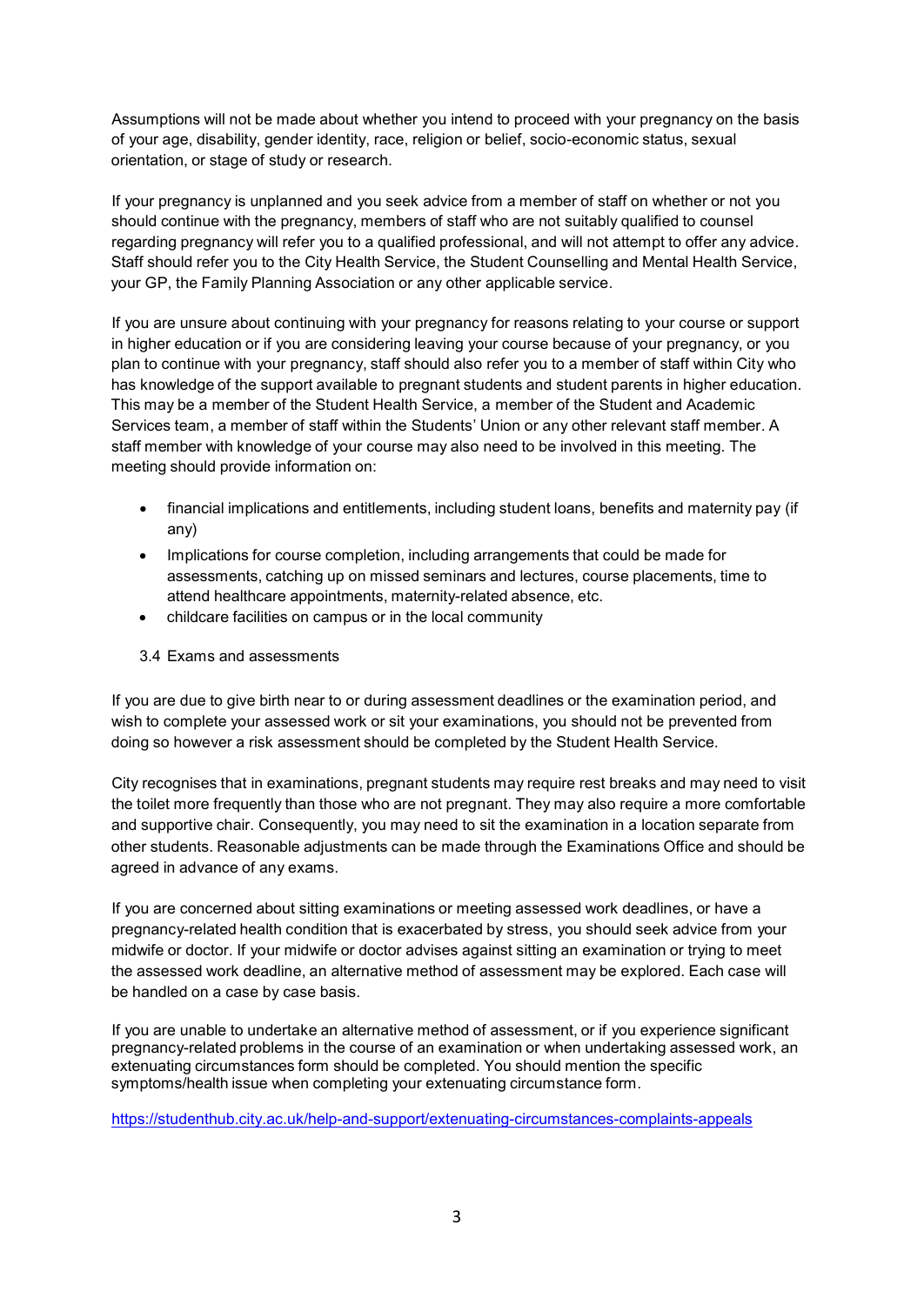#### **4. Maternity leave from studies**

You have the right to take maternity-related absence following the birth of your child. How long you take will be determined by your personal circumstances and the structure and content of your course. City does not automatically require you to interrupt your studies for a year, but will work with you to establish suitable postponement from and return-to-study dates.

Where course structure or content necessitates you return to study sooner than you would like to, the reason given will be justified in writing. In line with the Equality Act 2010 which protects from discrimination on the grounds of pregnancy and maternity, if such a case arises City will endeavour to find a favourable solution with you (supported by justified reasoning) and explain the grounds upon which a decision that requested adjustments be reviewed is made.

While the length of maternity-related absence students prefer to take will vary, City, in line with recommended practice recommends that, at a minimum, you are required to take two weeks'

compulsory maternity-related absence, or four weeks if you are on placement in a factory. This is in line with statutory maternity leave in employment law, and is to ensure the health and safety of the parent following birth. NHS Student Bursaries recommends a minimum of 12 weeks' maternity absence, but allows students to return earlier if they have approval from their GP or health worker.

In cases where City may have concerns regarding your health in relation to your proposed return date or your course requirements, you may be asked for your GP's or health worker's confirmation of your fitness to return to study.

For the purpose of maternity, you may take up to one year out of your studies. Where there is concern about knowledge of the field being affected by the length of time taken, your school, programme, division or department will liaise with you to take steps to ensure you are kept up to speed with developments in the field. For example, access to Moodle should be ensured, lists of key reading and new research should be sent to you, and dates and transcripts of departmental lectures, and steps can be taken to ensure you can access key journals. The need for resources and level of support and accessibility to information will vary in line with the length of your leave.

City recognises that in exceptional circumstances, you may need to extend the length of your maternity leave beyond the standard time allowed, for example premature birth, cases of postnatal depression, serious illness or loss of a baby. Each case of extended maternity will be dealt with on an individual basis at Programme level by the Dean's nominee in your School (advice may be sought from relevant City departments).

Where possible, City will take steps to enable you to complete the requirements of your course or module before you take maternity-related absence, for example if you are approaching an exam period or assessment deadline. In some cases, you may want to sit examinations or submit alternative forms of assessment during your maternity-related absence. If you are unable to complete your course or module before taking maternity-related absence, where possible you will be allowed to complete the course or module on your return.

When establishing duration of maternity leave from studies consideration should be given to Senate Regulation 19, Assessment Regulations, 4.18 Periods of Registration, which outlines the maximum period of registration for each study level. This guidance does not alter maximum periods of registration. Any exceptions would be made in accordance with Senate regulations.

<https://www.city.ac.uk/about/governance/constitution/senate-regulations>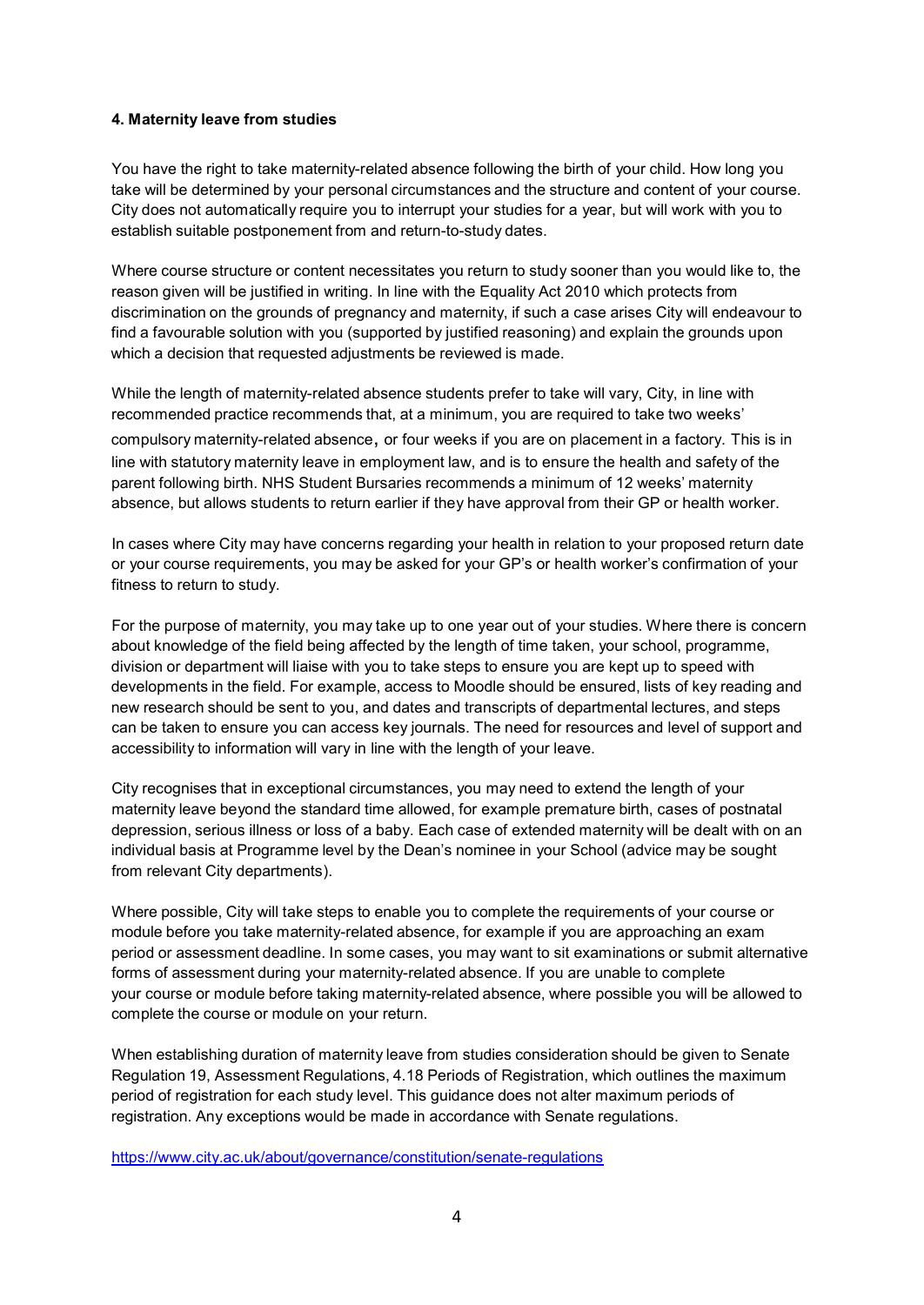#### 4.1 Starting maternity related absence

Where possible City, places the emphasis on you to decide when you start your maternity-related absence in agreement with your Programme Director. If you wish to, you may study up to your due date, or, where practical, decide to start your maternity-related absence a full term or semester before your due date.

If you are close to your due date and unable to study as planned, your School may, in consultation with you, start your maternity-related absence earlier than planned or, if appropriate, explore alternative methods through which you can meet the course requirements.

#### 4.2 Returning from maternity-related absence

The date when you intend to return from maternity-related absence should be discussed and agreed with you prior to commencing the period of absence (see above). However, this date may change during the course of the absence, and you are encouraged to notify your School as soon as possible of any change in your expected return date. Your support plan will be reviewed and a new return date will be agreed with you and confirmed in writing. Before you return from a period of maternity-related absence, consideration should be given to your requirements on return. Your study options and the continued support provided by City should be discussed with you in developing your support plan, and can be confirmed with you prior to your return; examples include the following.

• Varying the mode of study – Students may choose to resume their course on a part-time or (where possible) distance-learning basis. If a student requests to study part-time rather than full-time, the request should not be declined unless it can be justified, and the justification should be provided in writing. All cases will be considered and handled on as case by case basis and may utilise Special Schemes of Study

https://www.city.ac.uk/ data/ [assets/pdf\\_file/0007/386431/Special\\_Schemes\\_of\\_Study-Dec-2017.pdf](https://www.city.ac.uk/__data/assets/pdf_file/0007/386431/Special_Schemes_of_Study-Dec-2017.pdf)

- Ensure a smooth return Formal welcome-back meetings can be organised with key staff, for example the personal tutor, programme director, course officer or placement staff
- Continued contact The student's key contact if they encounter any difficulties should be made clear.

*\*City's arrangements for maternity-related absence apply equally to live births and still births after 24 weeks*.

#### **5. International students and those on placement or studying abroad**

#### 5.1 Travel

This section of the guidance highlights key information for those students that may be completing study which requires travel and may include but are not limited to, an Erasmus year, study abroad, placement or long distance study and as such are required to travel.

Unless advised not to do so by their doctor or midwife, you should be able to travel during pregnancy. However, there are some considerations:

• Airlines have different policies and may not allow travel beyond 36 weeks or, in the event that the pregnancy is complicated or multiple, beyond 32 weeks. You will need to check individual airline policies before travelling, and be aware that airlines will ask you for proof that it is safe for you to travel.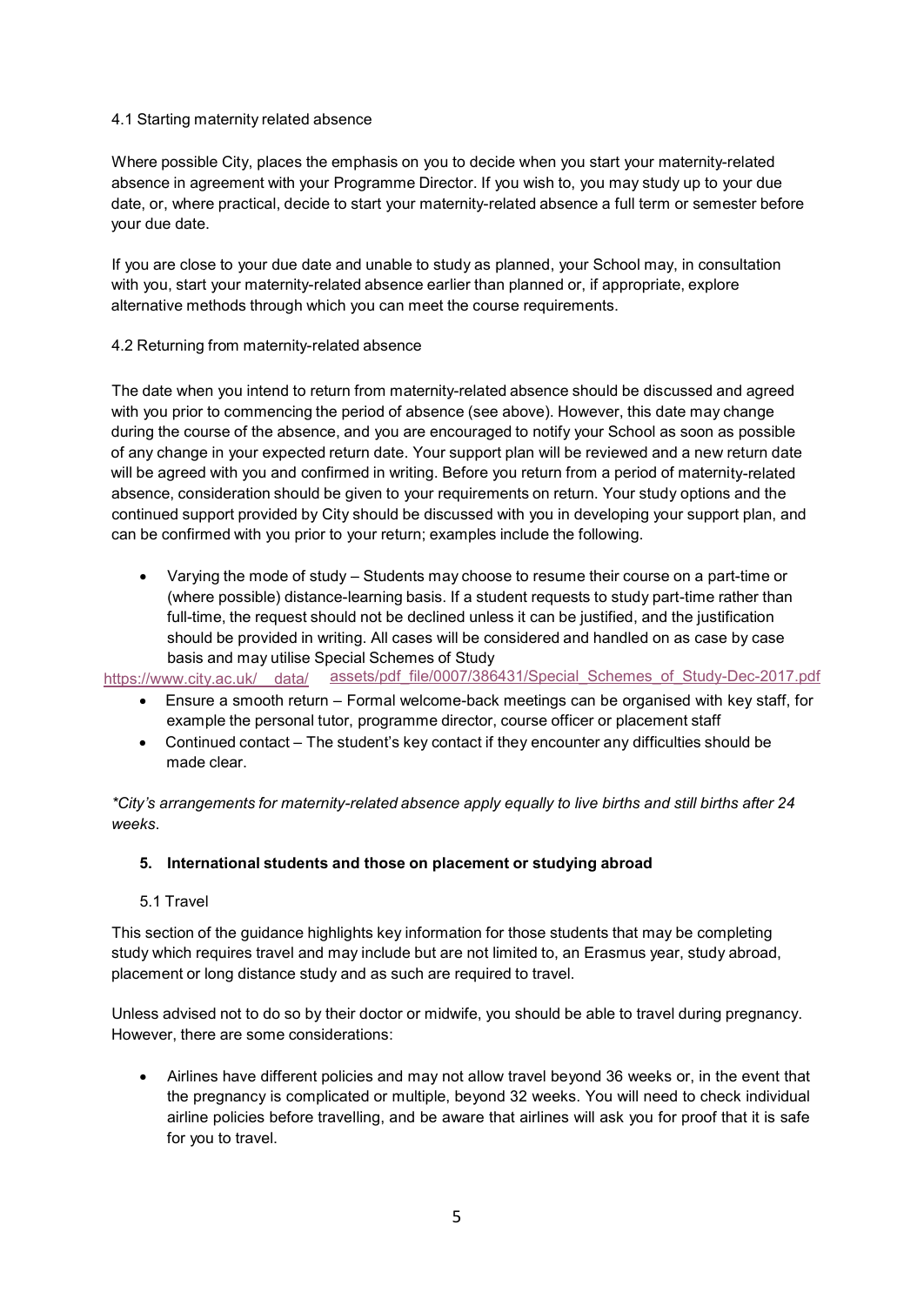- UK students who are on placement or studying abroad will need to check their visa terms and conditions as they may need to extend their stay or return to the country at a later date.
- As pregnancy is considered a pre-existing condition by insurance companies, students who are pregnant prior to commencing a field trip or their placement or study abroad will need to check whether your insurance covers you for pre-existing conditions.

### 5.2 UK student visas

For information regarding immigration matters for City students studying in the UK on a tier 4 visa and City students with babies born in the UK to a Tier 4 student and their Tier 4 dependant partner please contact the International Student Advice team by visiting: [http://www.city.ac.uk/international/visa](http://www.city.ac.uk/international/visa-immigration-advice)[immigration-advice](http://www.city.ac.uk/international/visa-immigration-advice)

When considering the actions you need to take as a Tier 4 student your maternity or paternity leave plan and the point of which you are in your studies should be considered in line with the relevant UKVI tier 4 information.

Given visa restrictions, in exceptional circumstances and in consideration of health and safety, City may be flexible when requesting that international students take a minimum of two weeks' maternityrelated absence, however each circumstance will be dealt with on a case by case basis.

5.3 Liaison with study abroad or placement provider

If you are studying or on a placement abroad during your pregnancy or maternity, City will need to liaise with the host institution or placement provider to ensure, where possible, that your needs are met. In addition, City will share with the host institution or placement provider their guidance on supporting students during pregnancy and maternity.

If you do not feel comfortable directly notifying a host institution or placement provider, then following a request to do so, an allocated member of staff may do this for you.

## **6. Paternity**

If you want to take paternity related absence, you should inform your Programme Director, Personal Tutor or Course Officer of your partner's pregnancy as soon as possible and preferably at least 15 weeks before the baby is due. Early notification should be encouraged as partners may need to attend antenatal appointments. Tutors of students who are on paternity related absence should provide materials from seminars and lectures missed.

6.1 Paternity-related absence

If you are fulfilling or about to fulfil a paternity role and are unable to meet a coursework deadline or other requirement of your programme because of your partner's pregnancy you should in the first instance discuss this with your School possibly through your personal tutor or course officer. Following this you may wish to refer to the extenuating circumstances policy.

### <https://studenthub.city.ac.uk/help-and-support/extenuating-circumstances-complaints-appeals>

Flexibility will be shown to students that want to attend their partner's antenatal appointments. In addition, students may need to take time off if their partner has complications with their pregnancy or a serious pregnancy-related illness.

If you choose to sit an exam while your partner is in labour or during your paternity related absence, you should be made aware of City's extenuating circumstances policy. If you are unable to sit an exam or submit coursework on time because of your partner's pregnancy or labour you should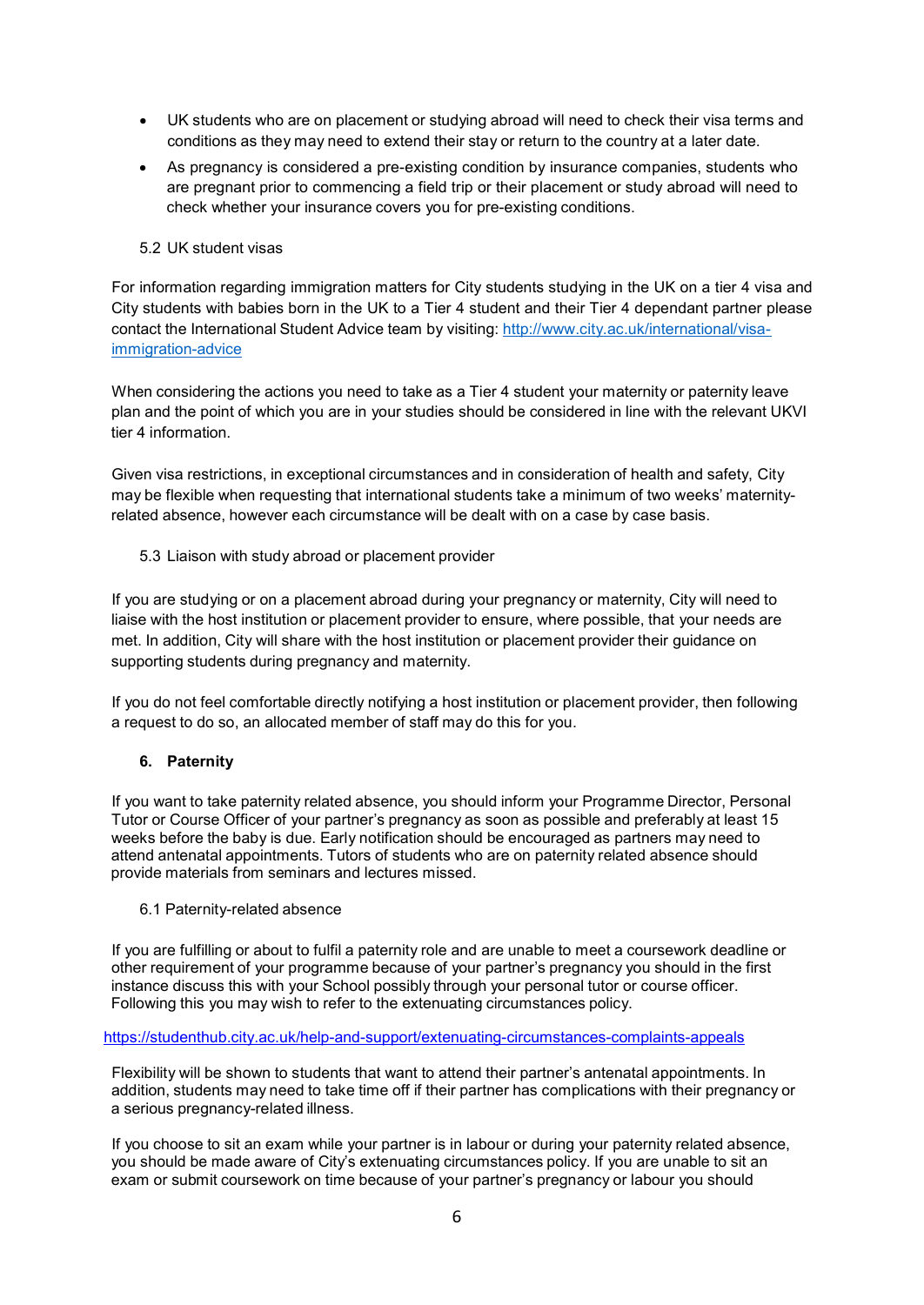contact your School in order to explore options such as extensions to submission deadlines, deferrals and resits. Such arrangements may also be appropriate if your partner has a serious pregnancy related illness.

In other compulsory elements of courses such as field trips or work placements, City will consider the feasibility of you undertaking them at an alternative time.

There is not currently an established national paternity leave for students, however City feels that it is appropriate to allow for two consecutive weeks paternity within 56 days of the child being born, in line with current employment law and paternity leave legislation. This should be managed by the School and all appropriate support as highlighted elsewhere in this document should be made available. Consideration should also be given to students with shared maternity/paternity arrangements.

If both parents are students at City, then City will work with the parents to establish an appropriate circumstance and support this, may include establishing a plan for managing the parents absence from studies, for example the parent in the maternal role may choose to return to their studies as soon as possible, whilst the partner takes a leave of absence.

#### **7. Adoption**

If you have been matched for adoption you should inform your programme director, personal tutor, supervisor or a member of the student services team. If you are the primary adopter, a plan should be developed in line with the guidance under **Finding out about a student's pregnancy**. If your partner is the primary adopter, upon formal adoption of the child, you should be allowed time off from studies in line with the advice in the sections above on paternity-related absence.

#### **8. Information for pregnant/expecting applicants**

The university welcomes applications from all eligible potential students. Being pregnant or your partner expecting a child, should not and will not have a bearing on your suitability to study at City. Should you meet the required grades for your chosen course, then the university will ensure that you are treated in line with its admissions processes and regulations.

#### **9. Accommodation**

Students should liaise directly with their accommodation providers. For more information regarding accommodation please contact [accomm@city.ac.uk](mailto:accomm@city.ac.uk)

#### **10. Access to university services and facilities**

10.1 Breastfeeding Facilities

There is a rest room available in the Health Centre which can be accessed to express breast milk, the facility includes a lockable fridge where breast milk can be stored up until 16:45 each day and wash facilities.

#### **11. Maternity pay**

If you are employed or have recently left employment, you may be entitled to statutory maternity pay, additional maternity pay or a maternity allowance. Further information can be found at [www.gov.uk.](http://www.gov.uk/)

Students who receive a stipend, NHS bursary or research council funding are often entitled to maternity leave and maternity pay from their sponsor. Students who are entitled to a stipend or grant will need to discuss with the appropriate City contact whether City needs to inform the sponsor of their pregnancy, and should familiarise themselves with their sponsor's maternity leave and pay policy.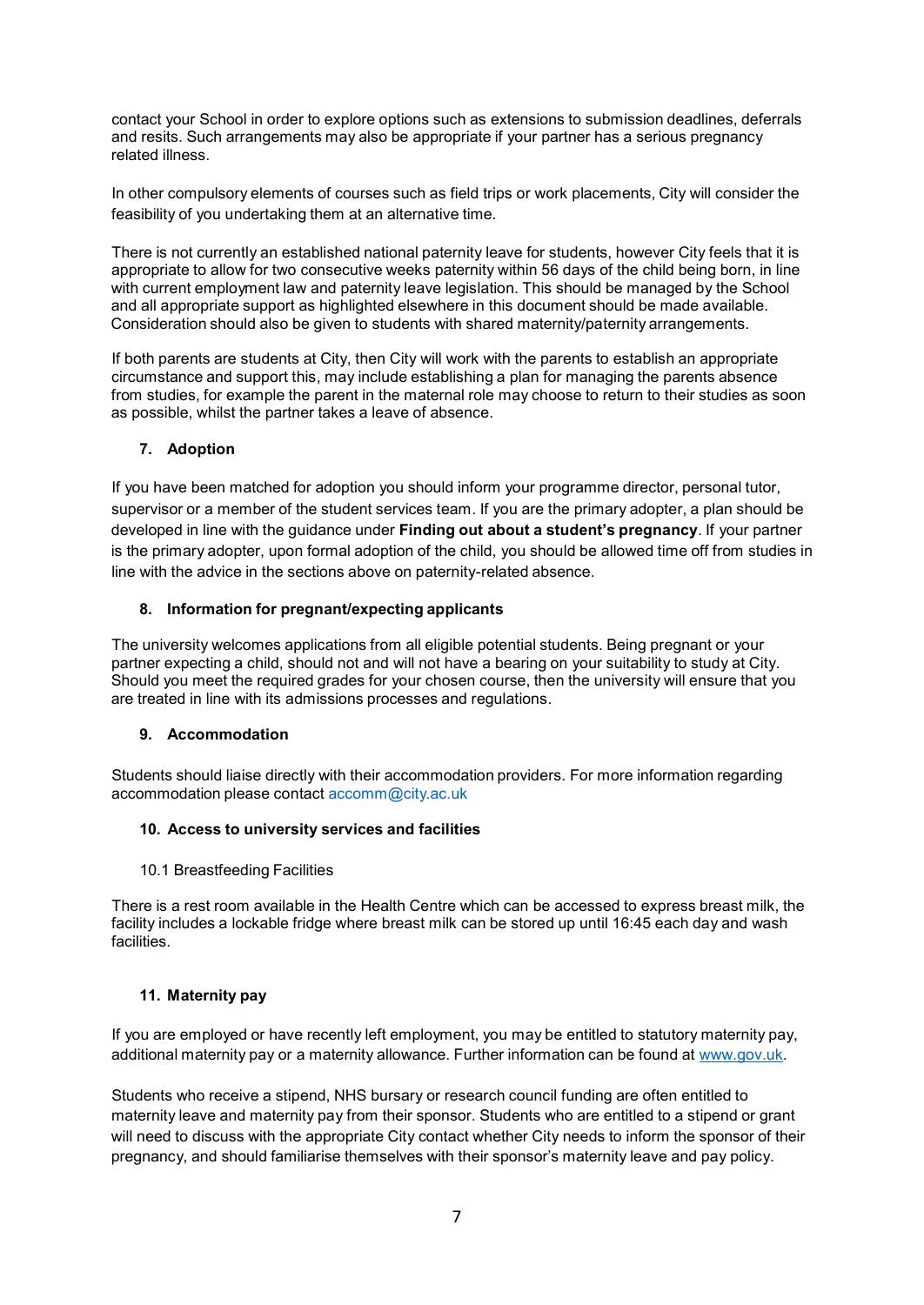12.1 NHS Bursary Scheme Maternity Award

Students enrolled on NHS pre-registration courses who are in receipt of the maintenance grant element of the NHS Bursary will receive their normal monthly bursary payments, including any dependant's allowances, during their maternity leave/absence. For further information see:

[https://www.nhsbsa.nhs.uk/sites/default/files/2017-](https://www.nhsbsa.nhs.uk/sites/default/files/2017-09/Continuing%20Students%20Booklet%20%28V1%29%2009.2017.pdf) [09/Continuing%20Students%20Booklet%20%28V1%29%2009.2017.pdf](https://www.nhsbsa.nhs.uk/sites/default/files/2017-09/Continuing%20Students%20Booklet%20%28V1%29%2009.2017.pdf)

#### 12.2 Funded Research Students

Funded Research Students should refer to the City, University of London, maternity and paternity and adoption leave for research students' policy.

[https://www.city.ac.uk/\\_\\_data/assets/pdf\\_file/0003/69114/Research\\_maternity\\_paternity\\_adoption\\_leav](https://www.city.ac.uk/__data/assets/pdf_file/0003/69114/Research_maternity_paternity_adoption_leave.pdf) [e.pdf](https://www.city.ac.uk/__data/assets/pdf_file/0003/69114/Research_maternity_paternity_adoption_leave.pdf)

#### **12. Further support available**

This section focuses on sources of support for UK home students. EU and international students should contact their home government and sponsor for information on pregnancy and maternity entitlements. Regulations on student financial support in England, Scotland, Wales and Northern Ireland contain provisions for discretion when determining if all or part of a student's **grant or loan** is payable when a student is absent from their course for reasons other than illness. When deciding whether it would be appropriate to pay all or part of the grant or loan, consideration is given to:

- the reasons for the student's absence
- the length of the absence
- the financial hardship caused by not paying all or part of the loan or grant

You may require support from City if you want to continue receiving your grant or loan when you take maternity-related absence. Further information should be sought on the process for continuing payments from the grant or loan administrator.

#### 13.1 City Hardship Fund

You may be eligible to receive support through the Hardship Fund. The Hardship Fund is funded by City, University of London and the City Future Fund and provides discretionary financial assistance for students who are in financial hardship or who face an unexpected financial emergency whilst they are studying.

<http://www.city.ac.uk/student-administration/fees-and-finance/city-university-london-hardship-fund>

#### **13. Abortion or termination of pregnancy**

A student may decide to have an abortion for many reasons – City recognises that this is the choice of the student and neither the institution nor its employees will attempt to influence the student's decision.

If you are considering an abortion you should utilise counselling by the NHS or a private abortion clinic and may also make use of the Student Health Service and the SMCHS.

Students may need time off from study for tests before, and to recover after, an abortion. Confidential help and support is available at the Student Health Service. The service can also assist students in,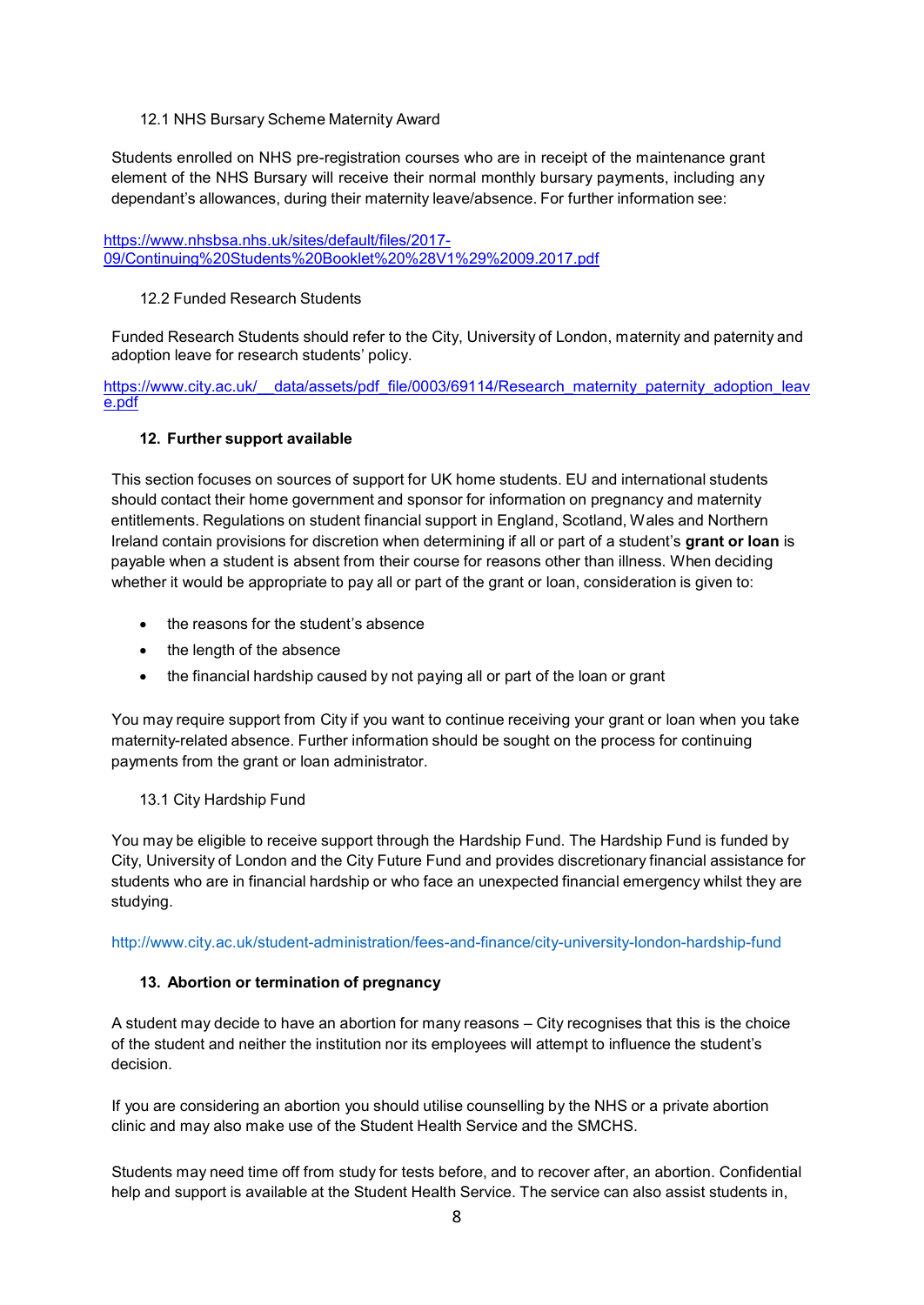dealing with the impact of an abortion on a student's ability to meet deadlines and sit examinations, complete extenuating circumstances forms.

#### <https://studenthub.city.ac.uk/help-and-support/extenuating-circumstances-complaints-appeals>

The charity Antenatal Results and Choices (**www.arc-uk.org**) provides specific advice to students who are considering an abortion for reasons relating to antenatal test results.

### **14. Miscarriage, still births and neonatal death**

City is mindful of the support students will need if they miscarry or have a still birth, or if your baby dies shortly after birth. If this unfortunately happens you are encouraged to inform a member of staff whom you feel comfortable with, and if appropriate a meeting will be organised with you to establish the support you are receiving from your healthcare provider and the support available at City.

Confidential help and support is available at the Student Health Service. The service can also assist students in, dealing with the impact of an abortion on a student's ability to meet deadlines and sit examinations, complete extenuating circumstances forms.

If you choose not to inform City of your situation as is your prerogative, City will be limited in the support it can provide.

15.1 Miscarriage

Consideration should be given to the impact of a miscarriage on a student's ability to meet deadlines and sit examinations.

The Miscarriage Association offers support and information to anyone affected by the loss of a baby in pregnancy, and publishes a leaflet on supporting people who have miscarried. <http://www.miscarriageassociation.org.uk/>

15.2 Still birth and neonatal death

A student who has a still birth or whose baby dies shortly after birth is entitled to the same length of maternity-related absence and financial and wellbeing support as a student whose baby is not stillborn. SANDS publishes a number of free booklets that can be ordered at [www.uk](http://www.uk-sands.org/Publications/Support-and-information-leaflets.html)[sands.org/Publications/Support-and-information-leaflets.html](http://www.uk-sands.org/Publications/Support-and-information-leaflets.html)

#### **16. Guidance for staff**

Staff members approached by a student in a maternity, paternity, adoption or student parent context should endeavor to provide the support and signposting highlighted throughout this document.

The length of a student's, maternity, paternity, adoption or student parent related, absence will determine the level of support required. For example a student that is absent for 100 days will need more support and resources for continued learning provided when compared to a student that is absent for 1 day.

Staff should be flexible in the support that they offer and recognise the uniqueness of each student's circumstance. Specialist knowledge and guidance should be sought from relevant City departments such as the Student Health Service and Student Counselling and Mental Health Service.

### 16.1 Accountabilities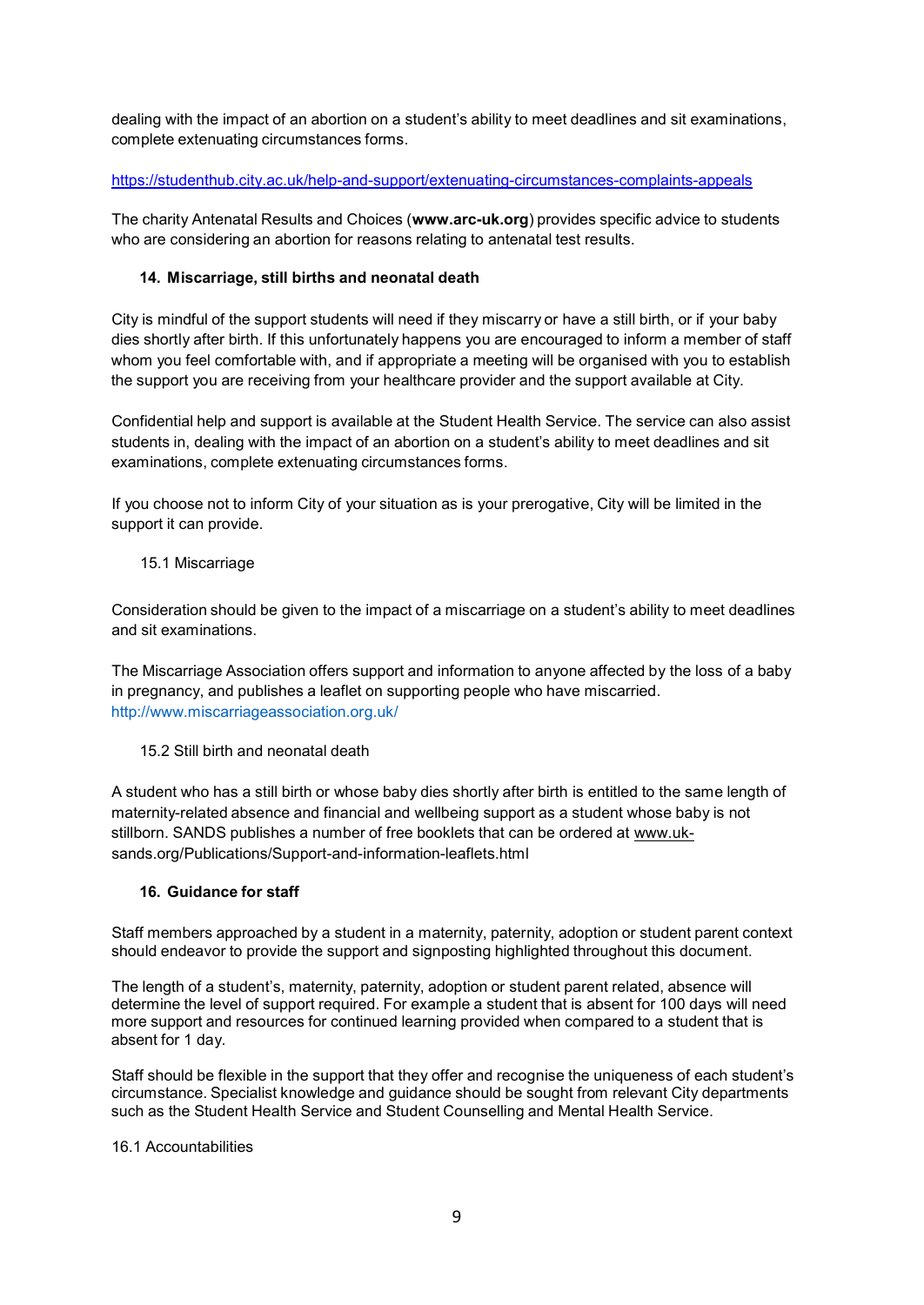Accountabilities for interruption of studies arrangements are laid out in the Interruption of Studies policy: [https://www.city.ac.uk/](https://www.city.ac.uk/__data/assets/pdf_file/0011/283088/interruption-of-studies-policy.pdf) data/assets/pdf file/0011/283088/interruption-of-studies-policy.pdf.

Accountabilities for special arrangements for exams are available here: <https://studenthub.city.ac.uk/timetabling-term-dates-exams/exams/exam-adjustments>

Accountabilities for maximum periods of registration are laid out in Senate Regulation 19. Assessment Regulations 4.18 Periods of Registration [https://www.city.ac.uk/\\_\\_data/assets/pdf\\_file/0007/453652/s19.pdf](https://www.city.ac.uk/__data/assets/pdf_file/0007/453652/s19.pdf)

Accountabilities for students with ongoing health-related conditions or disabilities are laid out in Senate Regulation 19. Assessment Regulations 4.8.4 [https://www.city.ac.uk/\\_\\_data/assets/pdf\\_file/0007/453652/s19.pdf](https://www.city.ac.uk/__data/assets/pdf_file/0007/453652/s19.pdf)

Additional accountabilities supporting this guidance are as follows:

| Dean's nominee            | Approval of interruption of studies and return to studies arrangements                                                                      |
|---------------------------|---------------------------------------------------------------------------------------------------------------------------------------------|
| <b>Programme Director</b> | Oversight of interruption of studies and return to studies arrangements in line<br>with programme requirements                              |
| <b>Personal Tutor</b>     | Signposting the student to support and information and overall academic<br>support                                                          |
| Key contact               | The key contact is selected in consultation with the student and will normally be<br>the student's personal tutor or course officer         |
| <b>Student</b>            | Completion of the interruption of studies application, on-going contact via key<br>contact (including notification if circumstances change) |

#### **17. Further information**

17.1 Internal resources

**Student Health Service** - <https://studenthub.city.ac.uk/help-and-support/your-health>

**Counselling and Mental Health Support** - [https://studenthub.city.ac.uk/help-and-support/mental](https://studenthub.city.ac.uk/help-and-support/mental-health-counselling)[health-counselling](https://studenthub.city.ac.uk/help-and-support/mental-health-counselling)

**City, University of London Students' Union, Union Support Service** – (in relation to academic support only) <https://www.citystudents.co.uk/advice/academic/>

#### 17.2 General organisations

**Direct Gov**- The UK government's website provides information on health, care and benefits during pregnancy, benefits for parents, and information on childcare providers in your local area (at <https://www.gov.uk/browse/childcare-parenting/childcare>).

**Family Planning Association** - Aims to establish a society in which everyone can make informed choices about sex, relationships and reproduction. Its website contains impartial advice on pregnancy, abortion and adoption, and also contains a list of useful organisations. [www.fpa.org.uk](http://www.fpa.org.uk/) Helpline: 0845 122 8690

**National Health Service** - Provides information relating to pregnancy, abortion, health in pregnancy and maternity, and services provided by the NHS. [www.nhs.uk](http://www.nhs.uk/)

**National Union of Students** - Provides information and advice to students and students' unions about student finance, rights and welfare. Information for student parents is available on its website, along with research and publications about students with dependant children. [www.nus.org.uk](http://www.nus.org.uk/)

**Adoption UK** - A national charity run by and for adopters, providing self-help information, advice, support and training on all aspects of adoption and adoptive parenting. [www.adoptionuk.org.uk](http://www.adoptionuk.org.uk/)